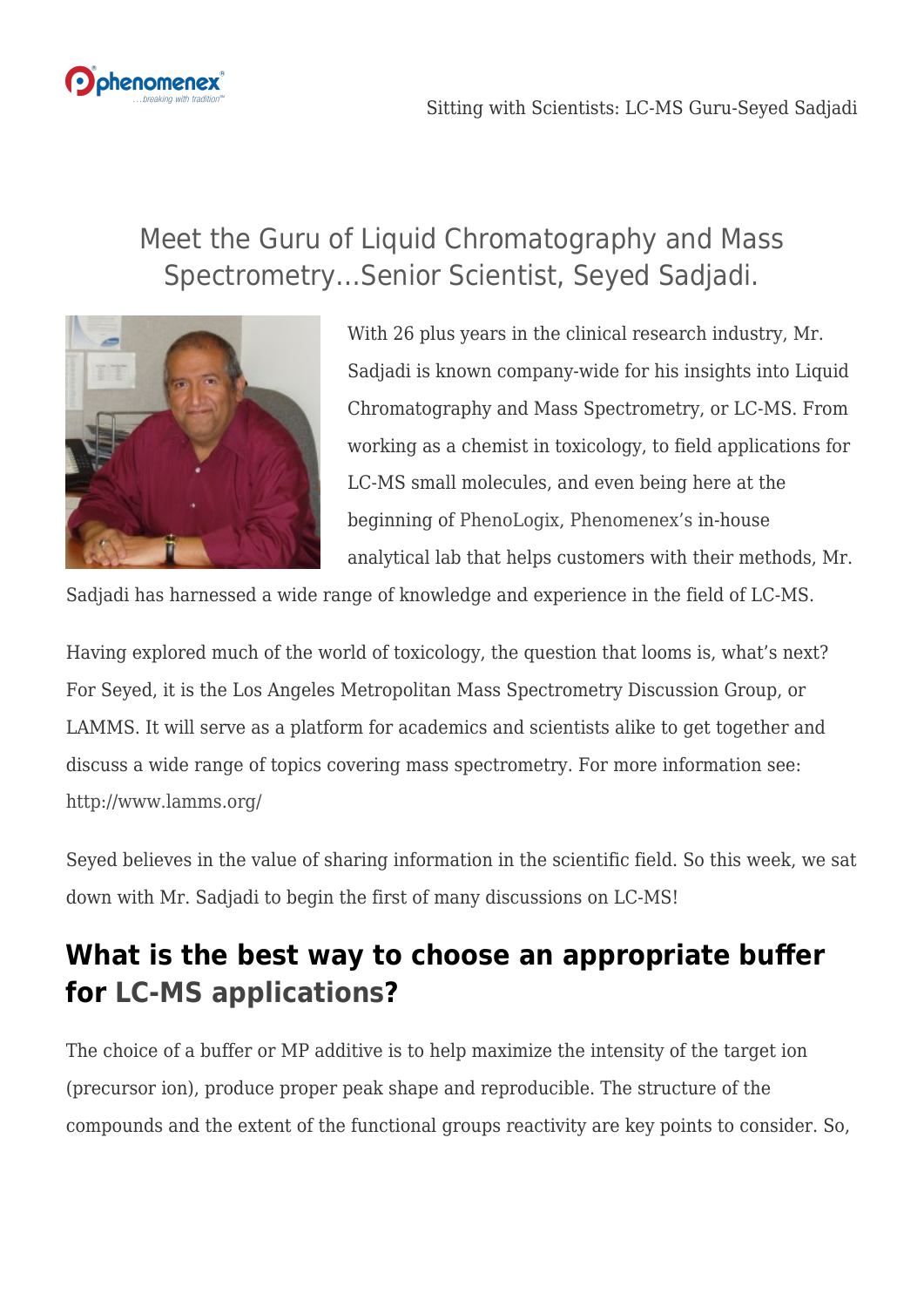

for basic compounds a choice of acidic modifiers such as formic acid or acetic acid are ideal. Conversely, acidic compounds may benefit more with a modifier that produces a higher pH in the mobile phases.

## **How do I go about choosing MRM transitions?**

There are no set rules to follow. Non-specific MRM transitions are generally frowned upon (such as water loss), but the nature of the compounds may not yield a more desirable choice(s). A good idea to follow is to optimize several MRM transitions with good intensity (>=20% of precursor ion intensity) and test them all in real samples. The final choice will become very clear.

## **Top Tips for LC-MS**

- 1. Clean up your samples as much as possible before introduction into LC-MS
- 2. Reduce the additive/buffer concentration in the MP to a bare minimum
- 3. Solvents used in the MP can help or destroy your analysis. A clean solvent is priceless!
- 4. Chromatography is a complimentary partner to MS work, not an inconvenience
- 5. Be adventurous! Experiment with choices that may not make a lot of sense on paper.

If you have any questions about LC-MS or would like to become a part of the discussion, please comment below.

Share with friends and coworkers:

[Click to email a link to a friend \(Opens in new window\)](mailto:?subject=%5BShared%20Post%5D%20Sitting%20with%20Scientists%3A%20LC-MS%20Guru-Seyed%20Sadjadi&body=https%3A%2F%2Fphenomenex.blog%2F2017%2F05%2F25%2Fsitting-with-scientist-lc-ms-guru-seyed-sadjadi%2F&share=email)